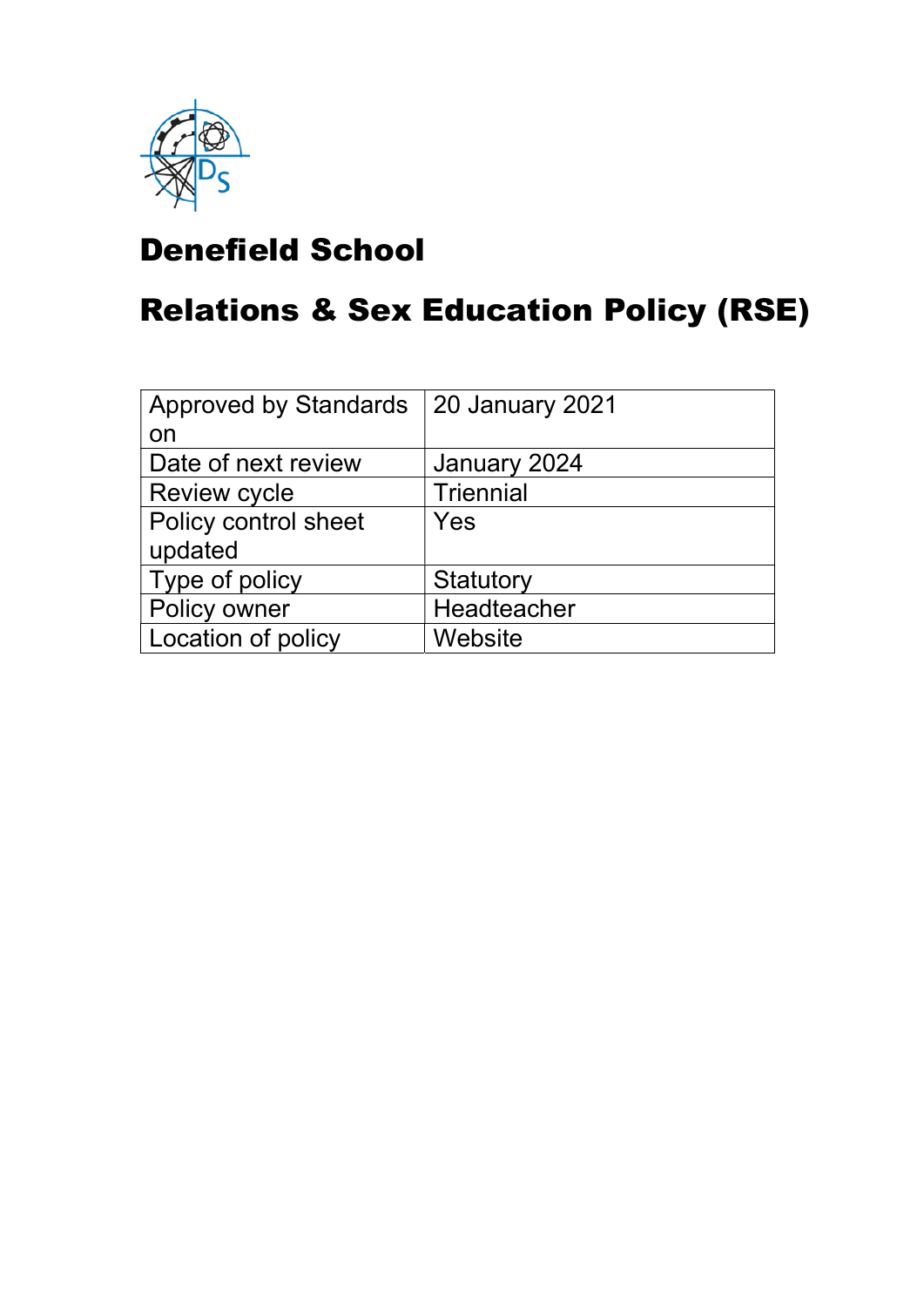

# Relationships and Sex Education Policy

# Definition

- Relationships and sex education (RSE) is about the emotional, social and cultural development of students, and involves learning about relationships, sexual health, sexuality, healthy lifestyles, diversity and personal identity.
- RSE involves a combination of sharing information and exploring issues and values.
- RSE is not about the promotion of sexual activity.

# Aims

The aims of relationships and sex education at Denefield are to:

- Provide a framework in which sensitive discussions can take place
- Prepare students for puberty, and give them an understanding of sexual development and the importance of health and hygiene
- Help students develop feelings of self-respect, confidence and empathy
- Create a positive culture around issues of sexuality and relationships
- Teach students the correct vocabulary to describe themselves and their bodies

# Purpose

RSE focuses on giving young people the information they need to help them develop healthy, nurturing relationships of all kinds including:

- Families
- Respectful relationships, including friendships
- Online and media
- Being safe
- Intimate and sexual relationships, including sexual health

# Statutory requirements

As a secondary academy school Denefield must provide RSE to all students as per section 34 of the Children and Social work act 2017.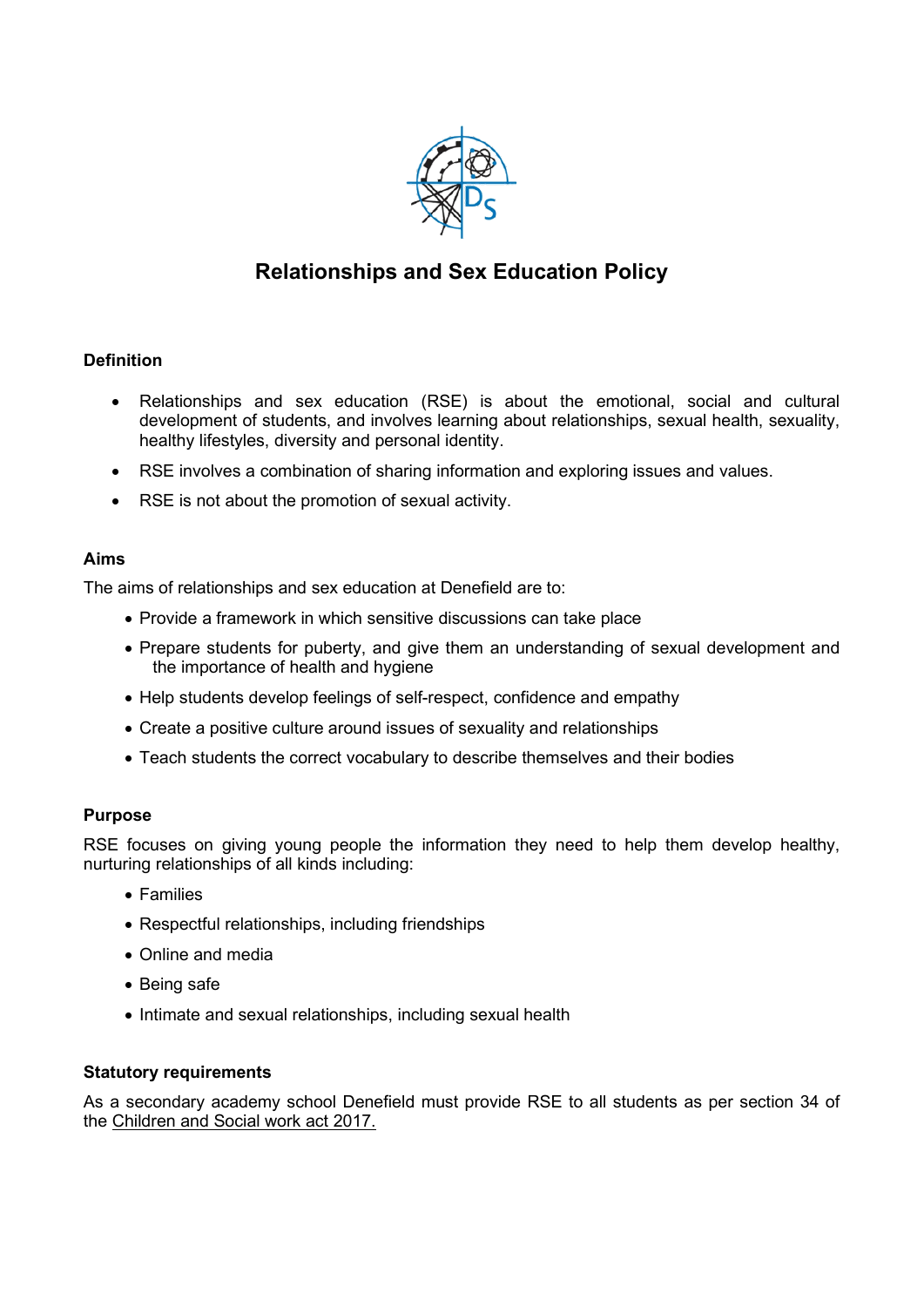In teaching RSE, we are required by our funding agreements to have regard to guidance issued by the secretary of state as outlined in section 403 of the Education Act 1996. The statutory guidance can be found here Relationships Education, Relationships and Sex Education and Health Education guidance (publishing.service.gov.uk). A summary can be found in Appendix 1.

# Roles and responsibilities

### Trust Board

The trust board will approve the RSE policy and hold the Headteacher to account for its implementation.

### The Headteacher

The Headteacher is responsible for ensuring that RSE is taught consistently across the school, and for managing requests for excusing (withdrawing) students from non-statutory components of RSE.

# **Staff**

Staff are responsible for:

- Delivering RSE in a sensitive way
- Modelling positive attitudes to RSE
- Monitoring progress
- Responding to the needs of individual students
- Responding appropriately to students whose parents wish them to be withdrawn from the non-statutory components of RSE

Staff do not have the right to opt out of teaching RSE. Staff who have concerns about teaching RSE are encouraged to discuss this with the Headteacher.

### **Students**

Students are expected to engage fully in RSE and, when discussing issues related to RSE, treat others with respect and sensitivity.

### Curriculum provision

The school's current curriculum map can be found in Appendix 2. This curriculum has been developed, taking into account the age, needs and feelings of students. If students ask questions outside the scope of this policy, teachers will respond in an appropriate and sensitive manner.

### Curriculum delivery

RSE is taught within the Success for Life curriculum, which covers personal, social, health and careers education (PSHCE). Biological aspects of RSE are taught within the science curriculum, and other aspects are included in religious education (RE).

Students also receive stand-alone sex education sessions delivered by a trained health professional.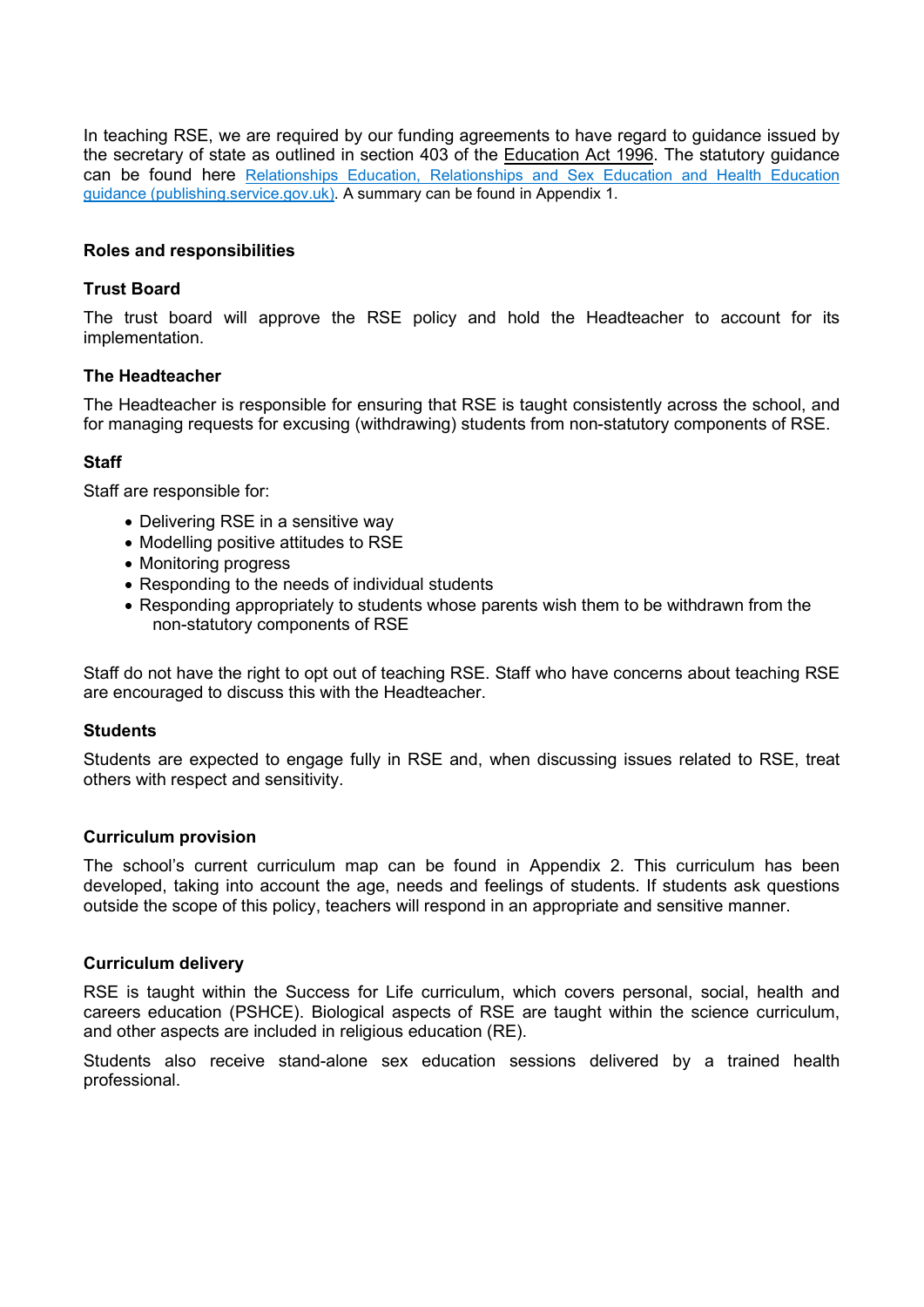RSE focuses on giving young people the information they need to help them develop healthy, nurturing relationships of all kinds including:

- Families
- Respectful relationships, including friendships
- Online and media
- Being safe
- Intimate and sexual relationships, including sexual health

These areas of learning are taught within the context of family life taking care to ensure that there is no stigmatisation of children based on their home circumstances. Families can include single parent families, LGBT parents, families headed by grandparents, adoptive parents, foster parents/carers, amongst other structures. Some children may have a different structure of support around them - for example children who are looked after (CLA) or young carers.

### The right to excuse

Parents and carers have the right to excuse (withdraw) their children from the non-statutory components of sex education within RSE up to and until 3 terms before the child turns 16. After this point, if the child wishes to receive sex education rather than being withdrawn, the school will arrange this.

Requests for requesting the write to excuse should be put in writing using the form found in Appendix 3 of this policy and addressed to the Headteacher.

A copy of withdrawal requests will be placed in the student's educational record. The headteacher will discuss the request with parents and take appropriate action.

Alternative work will be given to students who are excused from sex education.

### **Monitoring**

Monitoring of curriculum provision and delivery is conducted by members of the Senior Leadership Team and Heads of House, through:

- Monitoring lesson planning
- Lesson drop ins and observations
- Book scrutiny
- Student voice

### Who/what was consulted

The Senior Leadership Team Head of House with responsibility for Success for Life (PSHCE) Parents and carers

### Linked policies

Equalities policy Curriculum Policy Drugs Education Policy Teaching and Learning policy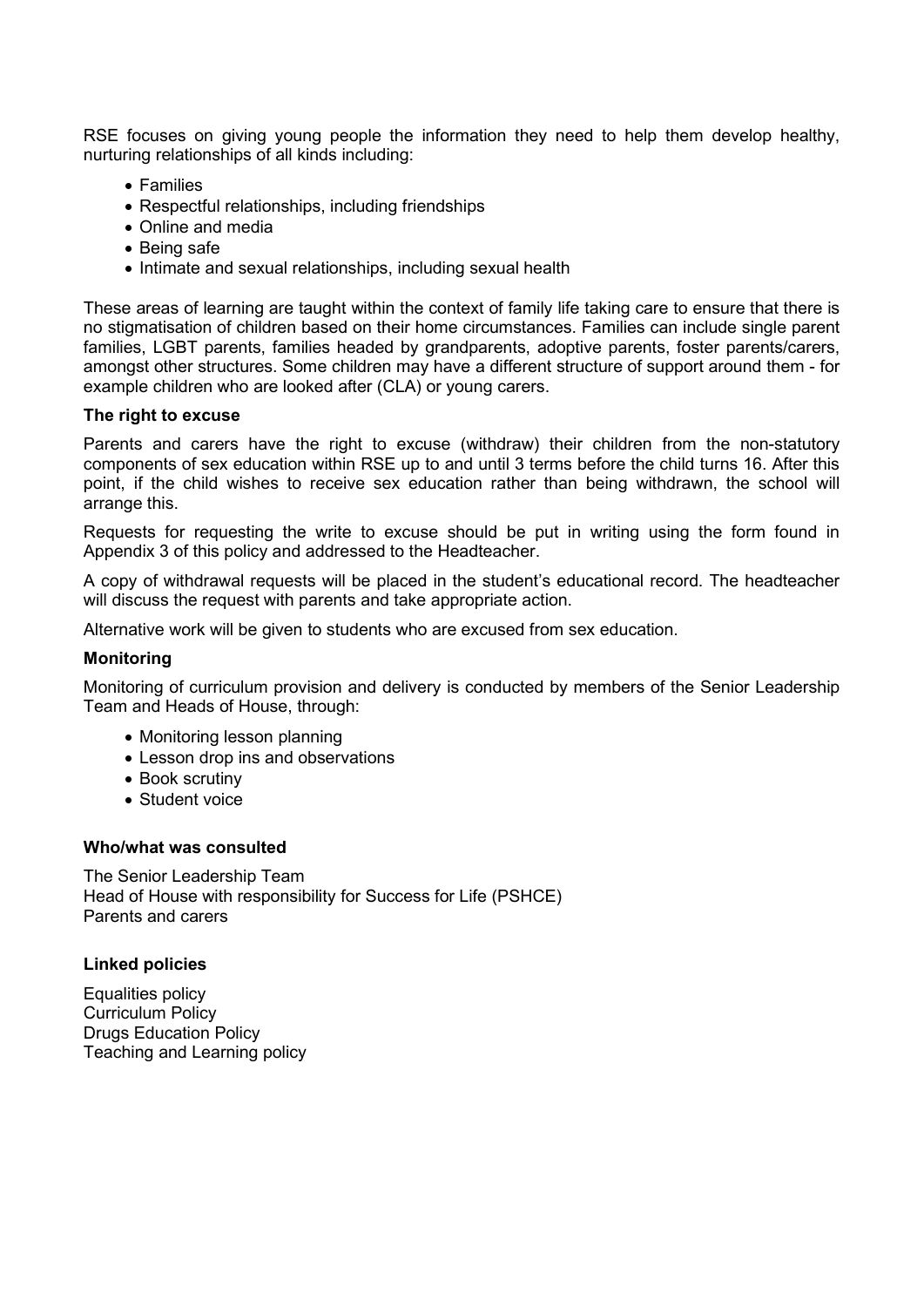| <b>TOPIC</b>                                             | <b>STUDENTS SHOULD KNOW</b>                                                                                                                                                                                                                                                                                                                                                                                                                                                                                                                                                                                                                                                                                                                                                                                                                                                                                                                                                                                                                                                                                                                                                                                                                                                                                                                    |
|----------------------------------------------------------|------------------------------------------------------------------------------------------------------------------------------------------------------------------------------------------------------------------------------------------------------------------------------------------------------------------------------------------------------------------------------------------------------------------------------------------------------------------------------------------------------------------------------------------------------------------------------------------------------------------------------------------------------------------------------------------------------------------------------------------------------------------------------------------------------------------------------------------------------------------------------------------------------------------------------------------------------------------------------------------------------------------------------------------------------------------------------------------------------------------------------------------------------------------------------------------------------------------------------------------------------------------------------------------------------------------------------------------------|
| <b>Families</b>                                          | That there are different types of committed, stable relationships<br>$\bullet$<br>How these relationships might contribute to human happiness and their<br>$\bullet$<br>importance for bringing up children<br>What marriage is, including their legal status e.g. that marriage carries legal<br>rights and protections not available to couples who are cohabiting or who have<br>married, for example, in an unregistered religious ceremony<br>Why marriage is an important relationship choice for many couples and why it<br>must be freely entered into<br>The characteristics and legal status of other types of long-term relationships<br>The roles and responsibilities of parents with respect to raising of children,<br>including the characteristics of successful parenting<br>How to: determine whether other children, adults or sources of information are<br>trustworthy: judge when a family, friend, intimate or other relationship is unsafe<br>(and to recognise this in others' relationships); and, how to seek help or advice,                                                                                                                                                                                                                                                                                      |
|                                                          | including reporting concerns about others, if needed                                                                                                                                                                                                                                                                                                                                                                                                                                                                                                                                                                                                                                                                                                                                                                                                                                                                                                                                                                                                                                                                                                                                                                                                                                                                                           |
| Respectful<br>relationships,<br>including<br>friendships | The characteristics of positive and healthy friendships (in all contexts,<br>$\bullet$<br>including online) including: trust, respect, honesty, kindness, generosity,<br>boundaries, privacy, consent and the management of conflict, reconciliation and<br>ending relationships. This includes different (non-sexual) types of relationship<br>Practical steps they can take in a range of different contexts to improve or<br>$\bullet$<br>support respectful relationships<br>How stereotypes, in particular stereotypes based on sex, gender, race,<br>religion, sexual orientation or disability, can cause damage (e.g. how they might<br>normalise non-consensual behaviour or encourage prejudice)<br>That in school and in wider society they can expect to be treated with respect<br>by others, and that in turn they should show due respect to others, including<br>people in positions of authority and due tolerance of other people's beliefs<br>About different types of bullying (including cyberbullying), the impact of<br>bullying, responsibilities of bystanders to report bullying and how and where to<br>get help<br>That some types of behaviour within relationships are criminal, including<br>violent behaviour and coercive control<br>What constitutes sexual harassment and sexual violence and why these are |
|                                                          | always unacceptable<br>The legal rights and responsibilities regarding equality (particularly with<br>reference to the protected characteristics as defined in the Equality Act 2010) and<br>that everyone is unique and equal                                                                                                                                                                                                                                                                                                                                                                                                                                                                                                                                                                                                                                                                                                                                                                                                                                                                                                                                                                                                                                                                                                                 |

# Appendix 1: Statutory guidance: by the end of secondary school students should know: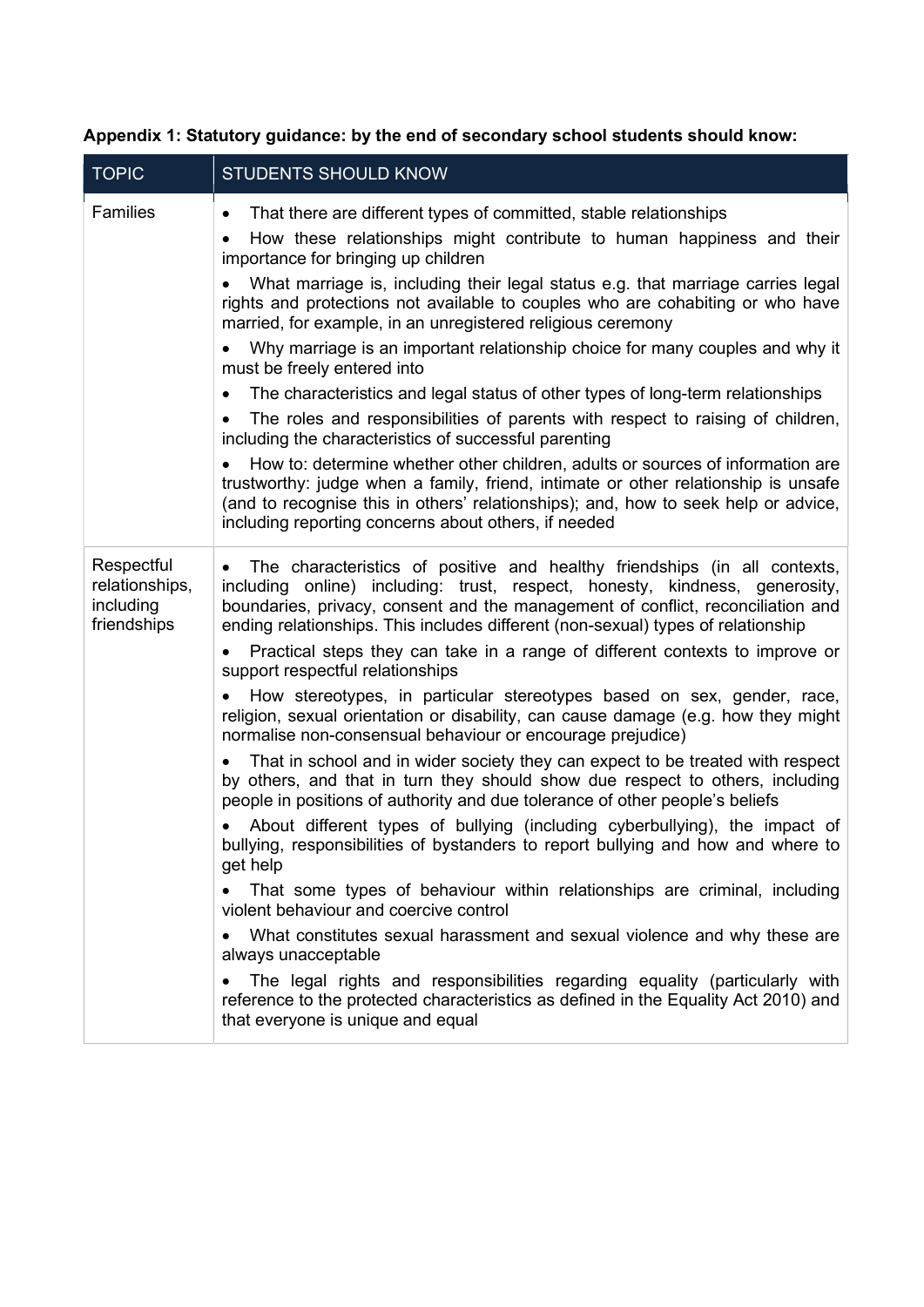| <b>TOPIC</b>           | STUDENTS SHOULD KNOW                                                                                                                                                                                                                                                                                                                                                                                                                                                                                                                                                                                                                                                                                                                                                                                                                                                                                                                                                                                                     |
|------------------------|--------------------------------------------------------------------------------------------------------------------------------------------------------------------------------------------------------------------------------------------------------------------------------------------------------------------------------------------------------------------------------------------------------------------------------------------------------------------------------------------------------------------------------------------------------------------------------------------------------------------------------------------------------------------------------------------------------------------------------------------------------------------------------------------------------------------------------------------------------------------------------------------------------------------------------------------------------------------------------------------------------------------------|
| Online<br>and<br>media | Their rights, responsibilities and opportunities online, including that the same<br>expectations of behaviour apply in all contexts, including online<br>About online risks, including that any material someone provides to another<br>has the potential to be shared online and the difficulty of removing potentially<br>compromising material placed online<br>Not to provide material to others that they would not want shared further and<br>not to share personal material which is sent to them<br>What to do and where to get support to report material or manage issues<br>$\bullet$<br>online<br>The impact of viewing harmful content<br>$\bullet$<br>That specifically sexually explicit material e.g. pornography presents a<br>distorted picture of sexual behaviours, can damage the way people see<br>themselves in relation to others and negatively affect how they behave towards<br>sexual partners<br>That sharing and viewing indecent images of children (including those created<br>$\bullet$ |
|                        | by children) is a criminal offence which carries severe penalties including jail<br>How information and data is generated, collected, shared and used online                                                                                                                                                                                                                                                                                                                                                                                                                                                                                                                                                                                                                                                                                                                                                                                                                                                             |
| Being safe             | The concepts of, and laws relating to, sexual consent, sexual exploitation,<br>$\bullet$<br>abuse, grooming, coercion, harassment, rape, domestic abuse, forced marriage,<br>honour-based violence and FGM, and how these can affect current and future<br>relationships<br>How people can actively communicate and recognise consent from others,<br>including sexual consent, and how and when consent can be withdrawn (in all<br>contexts, including online)                                                                                                                                                                                                                                                                                                                                                                                                                                                                                                                                                         |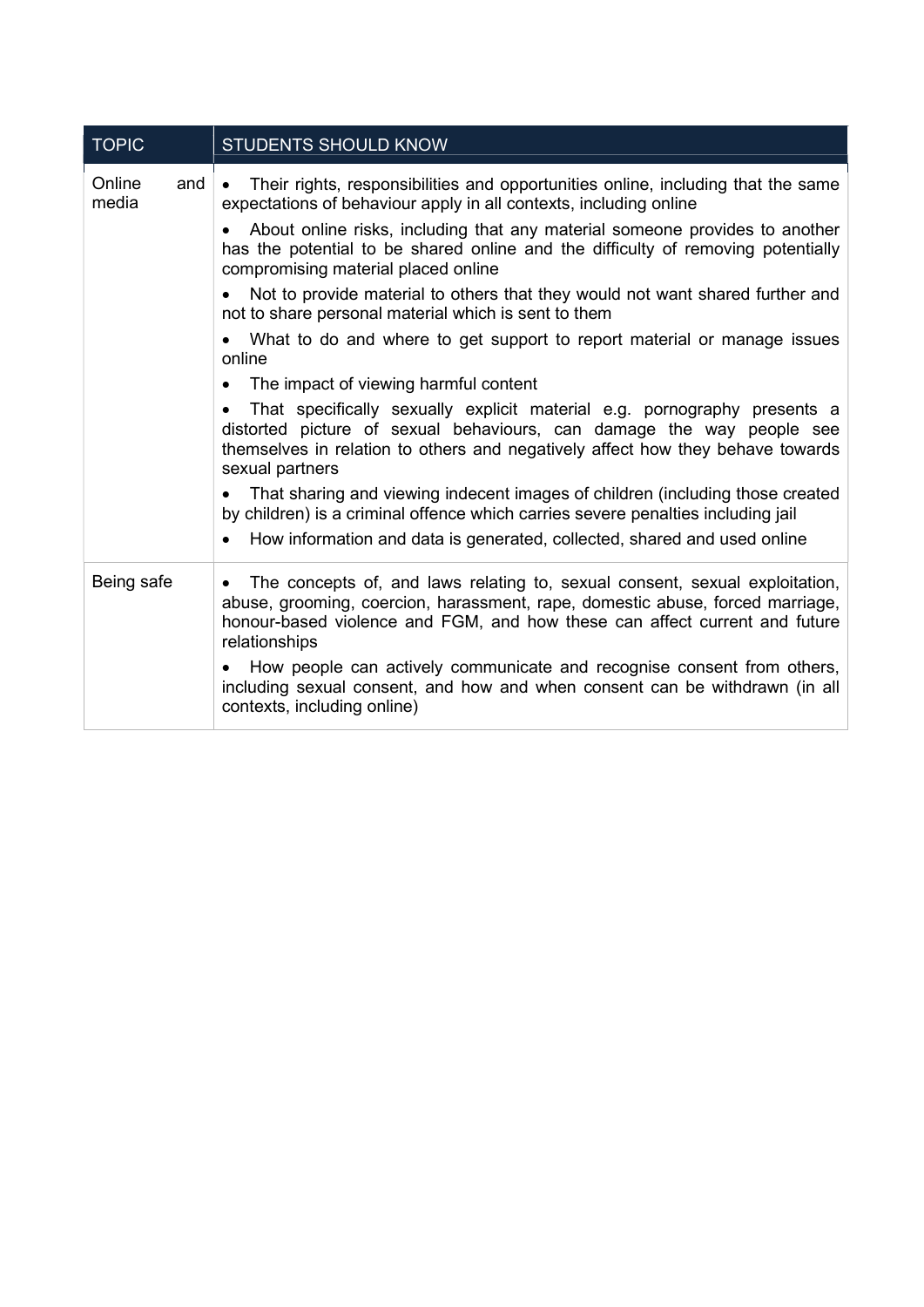| <b>TOPIC</b>                                                              | <b>STUDENTS SHOULD KNOW</b>                                                                                                                                                                                                  |  |
|---------------------------------------------------------------------------|------------------------------------------------------------------------------------------------------------------------------------------------------------------------------------------------------------------------------|--|
| Intimate<br>and<br>sexual<br>relationships,<br>including<br>sexual health | How to recognise the characteristics and positive aspects of healthy one-to-<br>one intimate relationships, which include mutual respect, consent, loyalty, trust,<br>shared interests and outlook, sex and friendship       |  |
|                                                                           | That all aspects of health can be affected by choices they make in sex and<br>$\bullet$<br>relationships, positively or negatively, e.g. physical, emotional, mental, sexual and<br>reproductive health and wellbeing        |  |
|                                                                           | The facts about reproductive health, including fertility and the potential impact<br>of lifestyle on fertility for men and women                                                                                             |  |
|                                                                           | That there are a range of strategies for identifying and managing sexual<br>pressure, including understanding peer pressure, resisting pressure and not<br>pressurising others                                               |  |
|                                                                           | That they have a choice to delay sex or to enjoy intimacy without sex                                                                                                                                                        |  |
|                                                                           | The facts about the full range of contraceptive choices, efficacy and options<br>available                                                                                                                                   |  |
|                                                                           | The facts around pregnancy including miscarriage<br>$\bullet$                                                                                                                                                                |  |
|                                                                           | That there are choices in relation to pregnancy (with medically and legally<br>$\bullet$<br>accurate, impartial information on all options, including keeping the baby,<br>adoption, abortion and where to get further help) |  |
|                                                                           | How the different sexually transmitted infections (STIs), including HIV/AIDs,<br>are transmitted, how risk can be reduced through safer sex (including through<br>condom use) and the importance of and facts about testing  |  |
|                                                                           | About the prevalence of some STIs, the impact they can have on those who<br>contract them and key facts about treatment                                                                                                      |  |
|                                                                           | How the use of alcohol and drugs can lead to risky sexual behaviour<br>$\bullet$                                                                                                                                             |  |
|                                                                           | How to get further advice, including how and where to access confidential<br>sexual and reproductive health advice and treatment                                                                                             |  |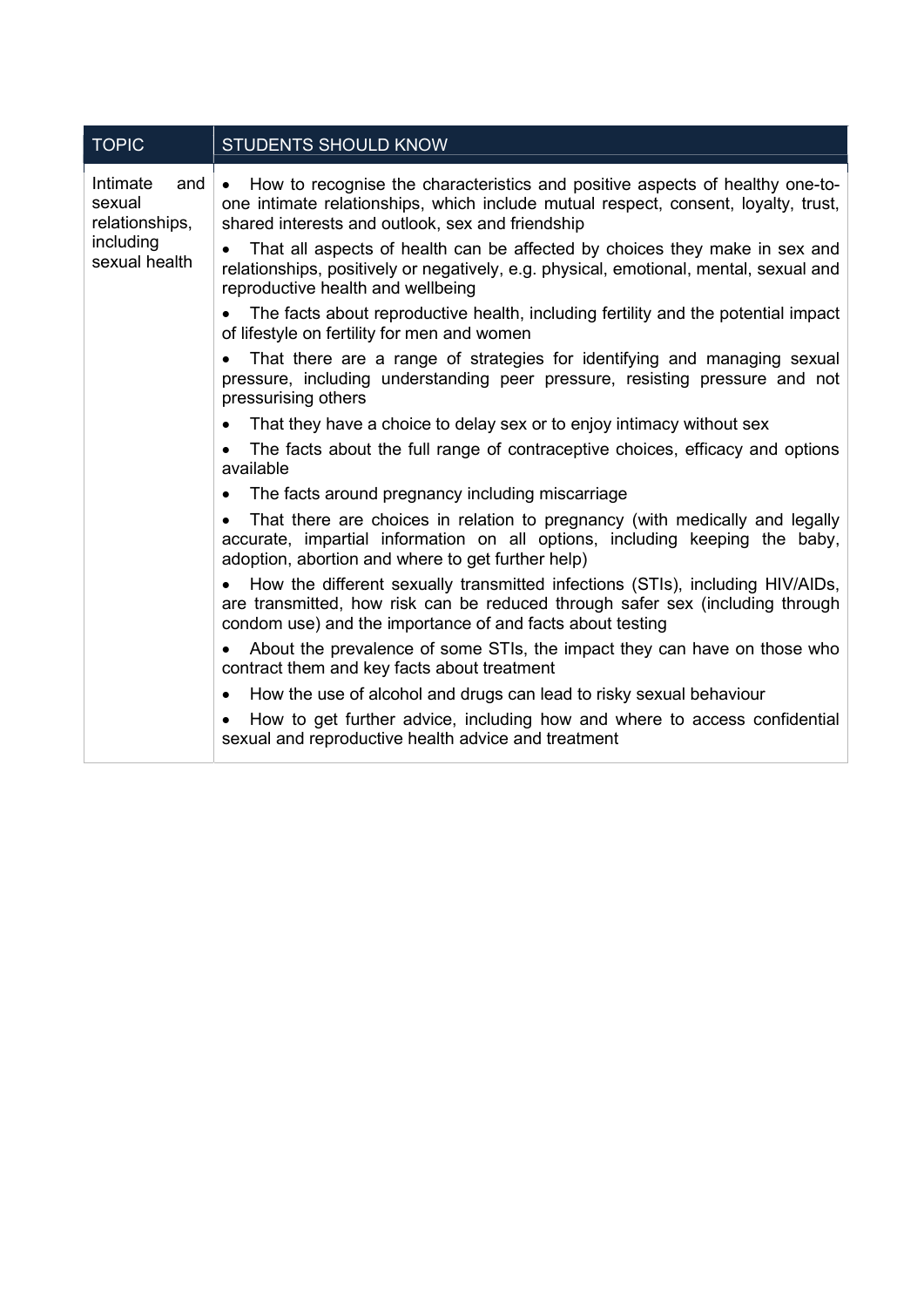# Appendix 2: Denefield School relationships and sex education curriculum map

| <b>YEAR</b><br><b>GROUP</b> | <b>TERM</b> | <b>TOPIC/THEME DETAILS</b>                                                                                                                                                                                                         | <b>RESOURCES</b> |
|-----------------------------|-------------|------------------------------------------------------------------------------------------------------------------------------------------------------------------------------------------------------------------------------------|------------------|
| Year 7                      | Spring 2    | Developing self-confidence and self-worth:<br>Puberty and managing change<br>Body satisfaction and self-concept                                                                                                                    |                  |
| Year 7                      | Summer 1    | Developing assertive communication, risk<br>management and support-seeking skills:<br>Rights in the community<br>Relationship boundaries<br>Unwanted contact<br>FGM and forced marriage                                            |                  |
| Year <sub>8</sub>           | Autumn 2    | Developing agency and strategies to manage<br>influence and access support:<br>Introduction to contraception<br>Resisting peer influence<br>Online choices and influences                                                          |                  |
| Year <sub>8</sub>           | Summer 1    | Developing communication and negotiation<br>skills, clarifying values and strategies to<br>manage influence:<br>Healthy relationships<br>Boundaries and consent<br>LGBT+ inclusivity<br>'Sexting'<br>Managing conflict             |                  |
| Year 9                      | Summer 1    | Developing<br>assertive<br>communication,<br>clarifying values and strategies to manage<br>influence:<br>Healthy/unhealthy relationships<br>Consent<br>Relationships and sex in the media                                          |                  |
| Year 9                      | Summer 2    | decision<br>Developing<br>making,<br>risk<br>management and support-seeking skills<br>Sexually transmitted infections (STIs)<br>Contraception<br>Personal safety                                                                   |                  |
| Year 10                     | Autumn 2    | Developing<br>empathy and compassion,<br>strategies<br>influence<br>manage<br>to<br>and<br>assertive communication:<br>Relationship expectations<br>Impact of pornography<br>Identifying and responding to abuse and<br>harassment |                  |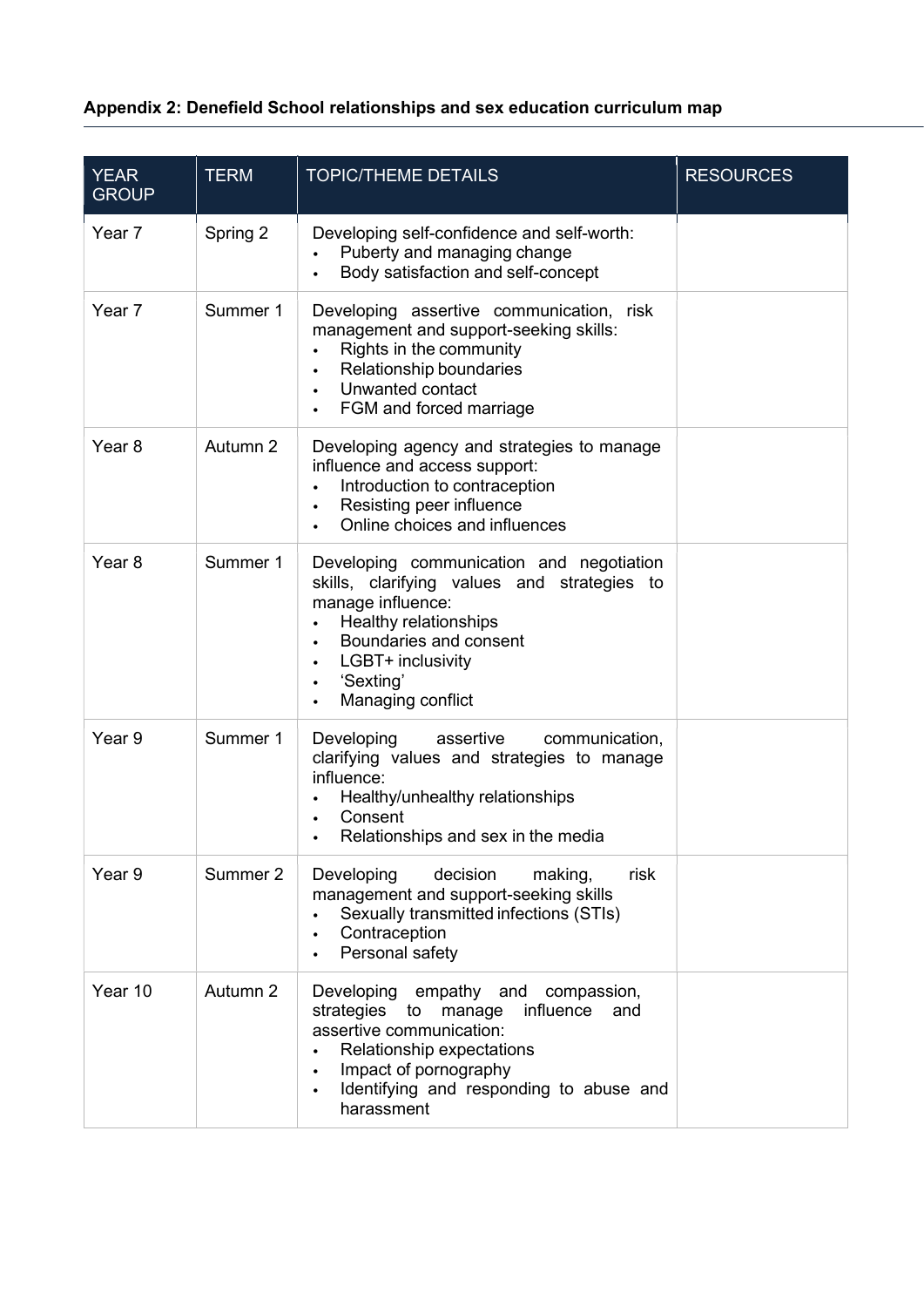| <b>YEAR</b><br><b>GROUP</b> | <b>TERM</b> | <b>TOPIC/THEME DETAILS</b>                                                                                                                                                                                                                    | <b>RESOURCES</b> |
|-----------------------------|-------------|-----------------------------------------------------------------------------------------------------------------------------------------------------------------------------------------------------------------------------------------------|------------------|
| Year 10                     | Spring 1    | Developing agency and decision making,<br>strategies to manage influence and access<br>support:<br>First aid and life-saving<br>Personal safety<br>$\bullet$<br>Online relationships                                                          |                  |
| Year 10                     | Summer 1    | respect for<br>Developing<br>diversity,<br>risk<br>management and support- seeking skills:<br>Nature of committed relationships<br>Forced marriage<br>Diversity and discrimination<br>$\bullet$                                               |                  |
| Year 11                     | Autumn 2    | Developing communication and negotiation<br>skills, risk management and support-seeking<br>skills:<br><b>Relationship values</b><br>Maintaining sexual health<br>Sexual health services<br>Managing relationship challenges<br>and<br>endings |                  |
| Year 11                     | Spring 1    | Developing empathy and<br>compassion,<br>clarifying values and support-seeking skills:<br>Families and parenting<br>Fertility, adoption, abortion<br>$\bullet$<br>Pregnancy and miscarriage<br>$\bullet$<br>Managing grief and loss           |                  |